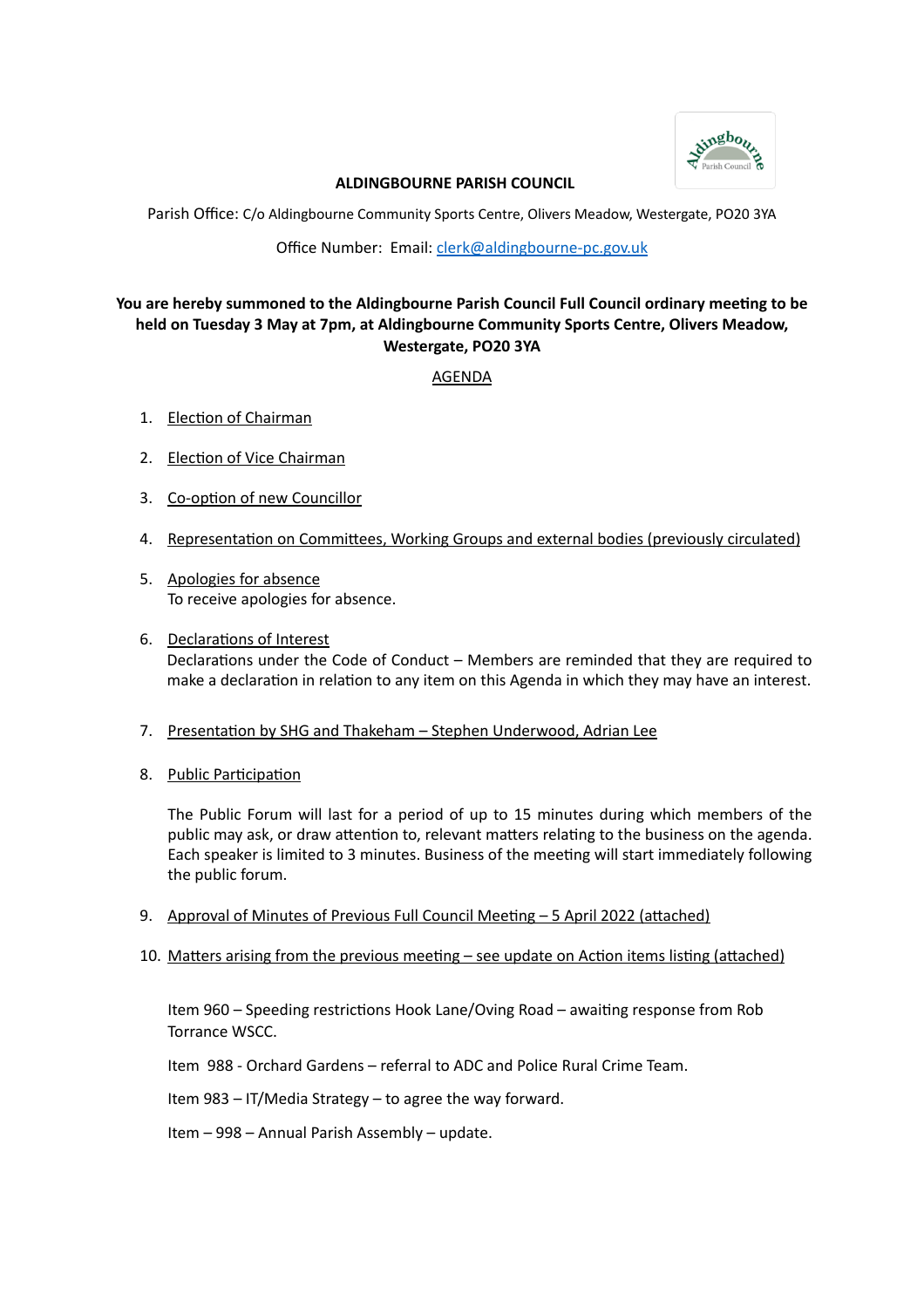11. Chairman's Actions

To note Model Standing Orders – reissued and copy attached.

- 12. To Note Planning Minutes for meeting held on 12 April 2022 (attached) To be formally approved at the next Planning Meeting scheduled for 10 May 2022.
- 13. Aldingbourne Community Sports Centre

To receive a report from the APC representative. Update on CCTV project.

- 14. County and District Councillor Reports/PCSO Report:
	- a) To receive a report from the County Councillor
	- b) To receive a report from District Councillor(s)
	- c) To receive a report from the PCSO
- 15. To receive reports from the following Working Groups/Societies/Clubs/Outside Bodies
	- a) Allotments
	- b) Footpaths Working Group item 981 &995 footpath no's 299 &300
	- c) ADALC Meeting date 17.05.22 circulated 07.04.22
	- d) APC/ACSC Development Working Party outcome of drop in sessions for ACSC users.
	- e) SSWP Street Scene Working Party to agree a budget for the Big Jubilee Lunch proposal circulated by Councillor Harbord (copy attached).
	- f) WSALC
	- g) Arun Joint Action Group First meeting to be held 16.06.22 at the Civic Centre.

### 16. Correspondence/Consultations

### **To note the receipt of the any correspondence**.

- Summer Road Safety Stakeholder Virtual Briefing 28.04.22 circulated 11.04.22.
- West Sussex Fire & Rescue Service Community Risk Plan 2022-2026 circulated 04.4.22.
- Community Events at Eastergate Village Hall circulated 12.04.22.
- WestSussexBus engagement project on local bus services circulated 04.04.22 (copy on website and Facebook Page).
- South Downs Newsletter for April circulated 14.04.22.
- NALC Fighting Climate Change paper circulated 19.04.22.

# 17. Finance

- a. To note Finance Minutes 26.04.22 and actions listings (to follow)
- b. To note Budget Plan and Outturn for 2021/2022 (copy attached)
- c. To note Internal Audit 2021/2022 update report (copy attached)
- d. To agree the Grant Application Policy (copy attached)
- e. To agree Financial Regulations Policy for 2022/2023 (copy attached)